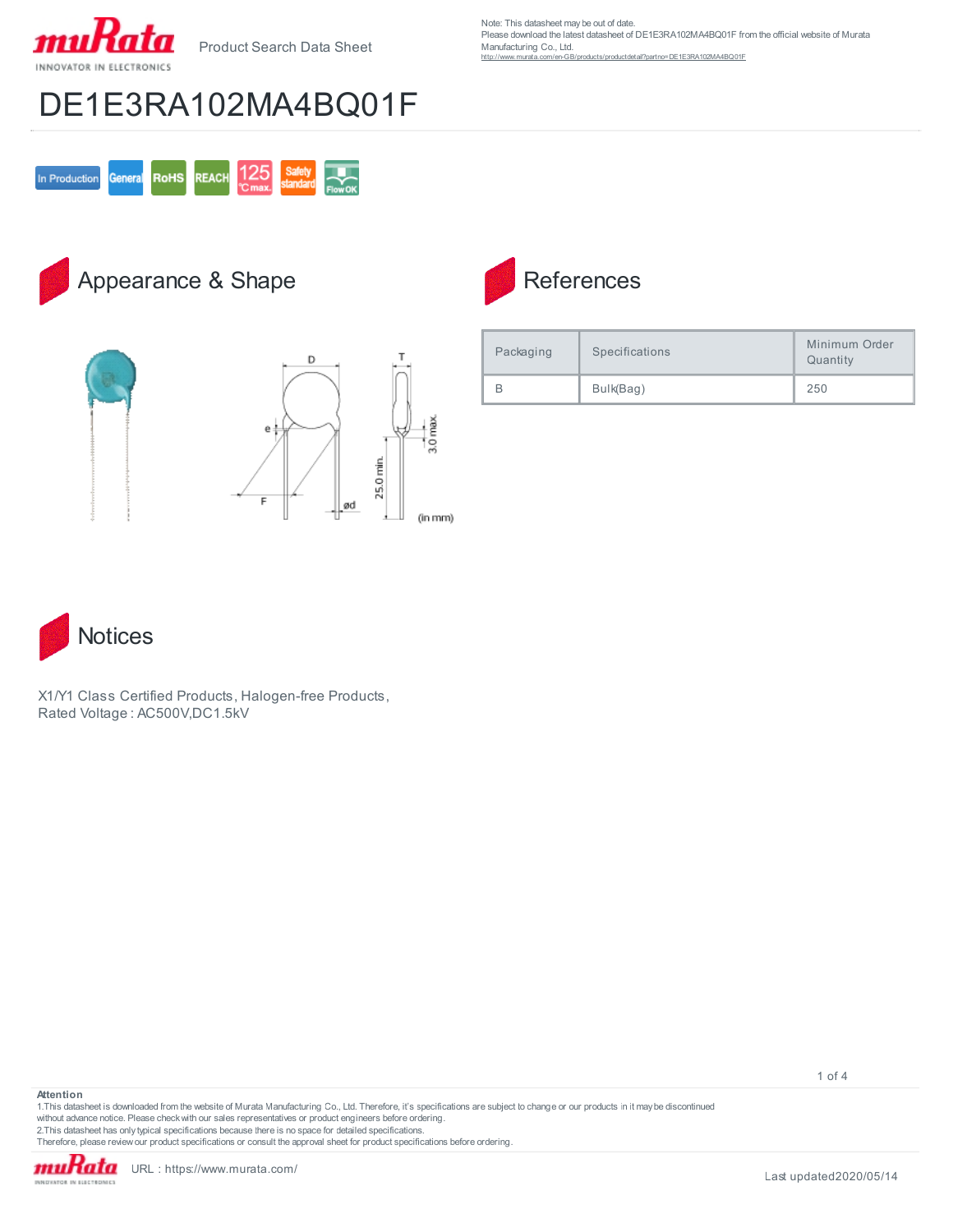

# DE1E3RA102MA4BQ01F

Note: This datasheet may be out of date. Please download the latest datasheet of DE1E3RA102MA4BQ01F from the official website of Murata Manufacturing Co., Ltd. httetail?partno=DE1E3RA102MA4BQ01F

### Specifications

| L size or Outer diameter D                          | 8.0mm max.                           |  |
|-----------------------------------------------------|--------------------------------------|--|
| T size                                              | 6.0mm max.                           |  |
| Lead spacing F                                      | 10 0+1 0mm                           |  |
| Lead diameter d                                     | $0.6 + 0.05$ mm                      |  |
| Paint dripping e                                    | Up to the end of crimp               |  |
| Capacitance                                         | 1000pF ±20%                          |  |
| Rated voltage                                       | 500Vac(r.m.s.)                       |  |
| Temperature characteristics                         | E(JIS)                               |  |
| Capacitance change rate                             | $+20/-55%$                           |  |
| Temperature range of temperature<br>characteristics | -25 $^{\circ}$ C to 85 $^{\circ}$ C  |  |
| <b>Operating Temperature Range</b>                  | -40 $^{\circ}$ C to 125 $^{\circ}$ C |  |

2 of 4

1.This datasheet is downloaded from the website of Murata Manufacturing Co., Ltd. Therefore, it's specifications are subject to change or our products in it may be discontinued without advance notice. Please check with our sales representatives or product engineers before ordering.<br>2.This datasheet has only typical specifications because there is no space for detailed specifications.<br>Therefore, p

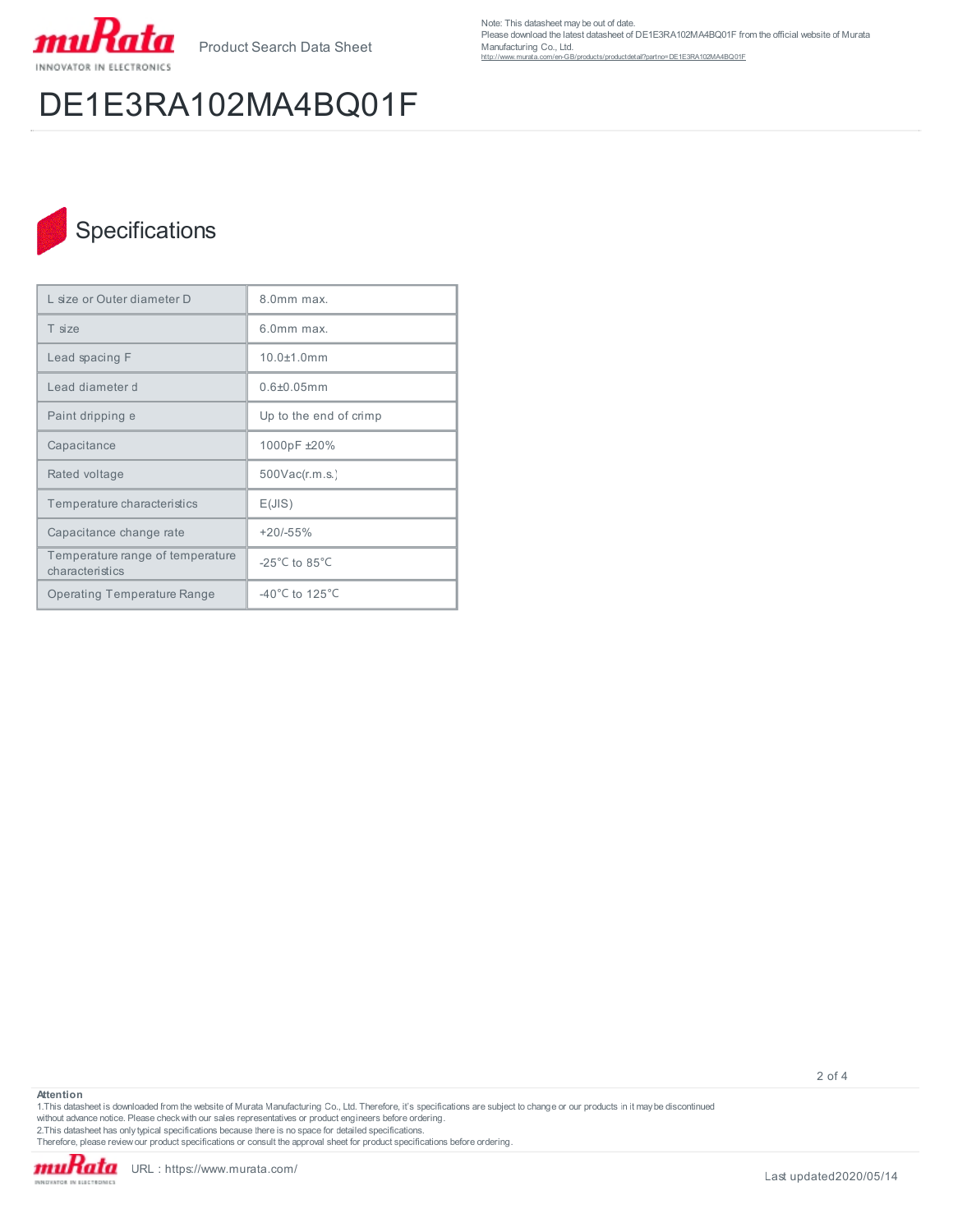

Note: This datasheet may be out of date. Please download the latest datasheet of DE1E3RA102MA4BQ01F from the official website of Murata Manufacturing Co., Ltd. =DE1E3RA102MA4BQ01F

# DE1E3RA102MA4BQ01F

#### Characteristic Data

The charts below may show another part number which shares its characteristics.









3 of 4

1.This datasheet is downloaded from the website of Murata Manufacturing Co., Ltd. Therefore, it's specifications are subject to change or our products in it may be discontinued without advance notice. Please check with our sales representatives or product engineers before ordering.

2.This datasheet has only typical specifications because there is no space for detailed specifications.

Therefore, please review our product specifications or consult the approval sheet for product specifications before ordering.